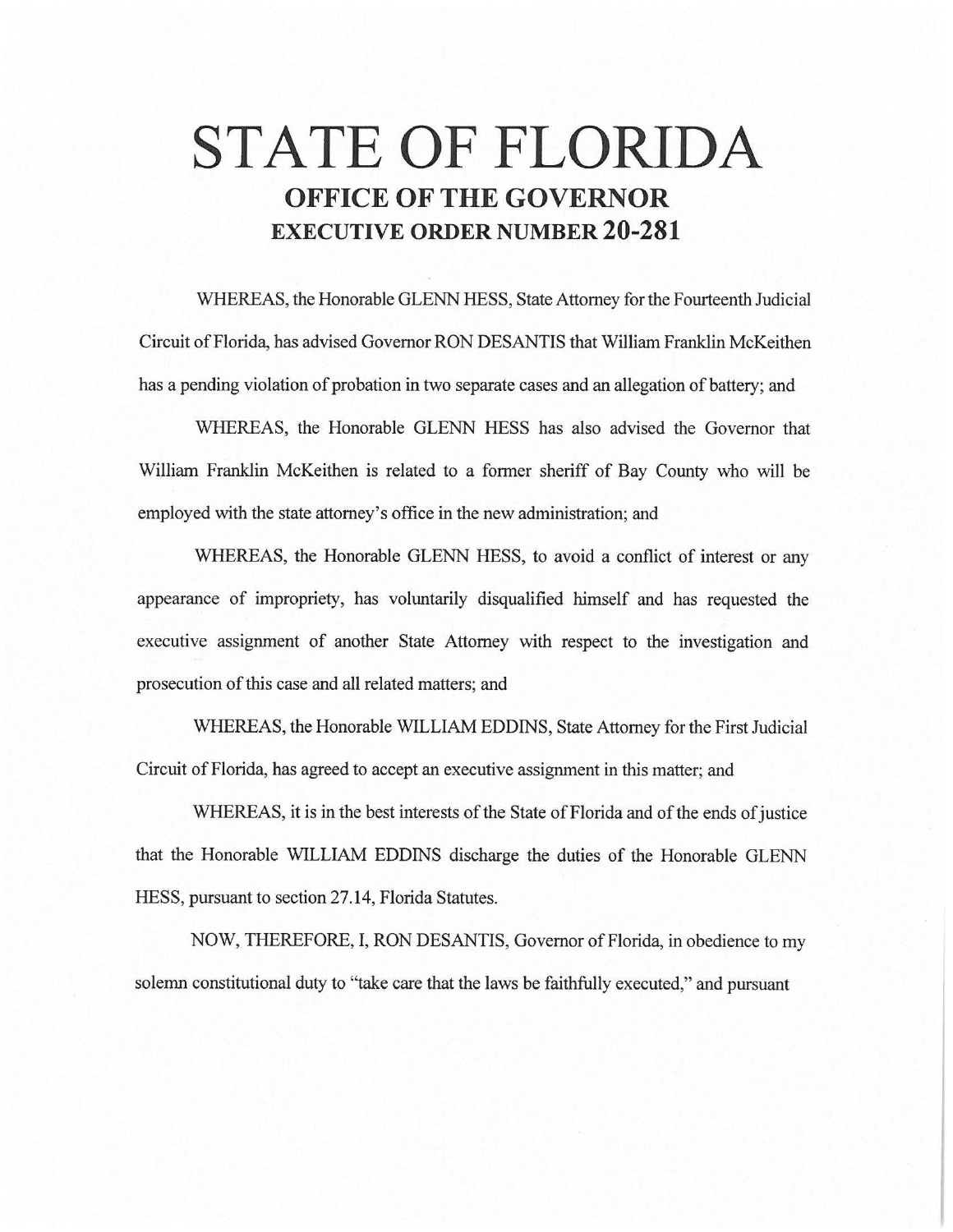to the Constitution and laws of the State of Florida, issue the following Executive Order, effective immediately:

### Section 1.

The Honorable WILLIAM EDDINS, State Attorney for the First Judicial Circuit of Florida, referred to as the "Assigned State Attorney," is assigned to discharge the duties of the Honorable GLENN HESS, State Attorney for the Fourteenth Judicial Circuit of Florida, as they relate to the investigation, prosecution, and all matters related to William Franklin McKeithen.

#### Section 2.

The Assigned State Attorney or one or more Assistant State Attorneys and Investigators, who have been designated by the Assigned State Attorney, shall proceed immediately to the Fourteenth Judicial Circuit of Florida, and are vested with the authority to perform the duties prescribed herein.

#### Section 3.

All residents of the Fourteenth Judicial Circuit are requested, and all public officials are directed, to cooperate and render whatever assistance is necessary to the Assigned State Attorney, so that justice may be served.

## Section 4.

The period of this Executive Assignment shall be for one (1) year, to and including November 17, 2021.